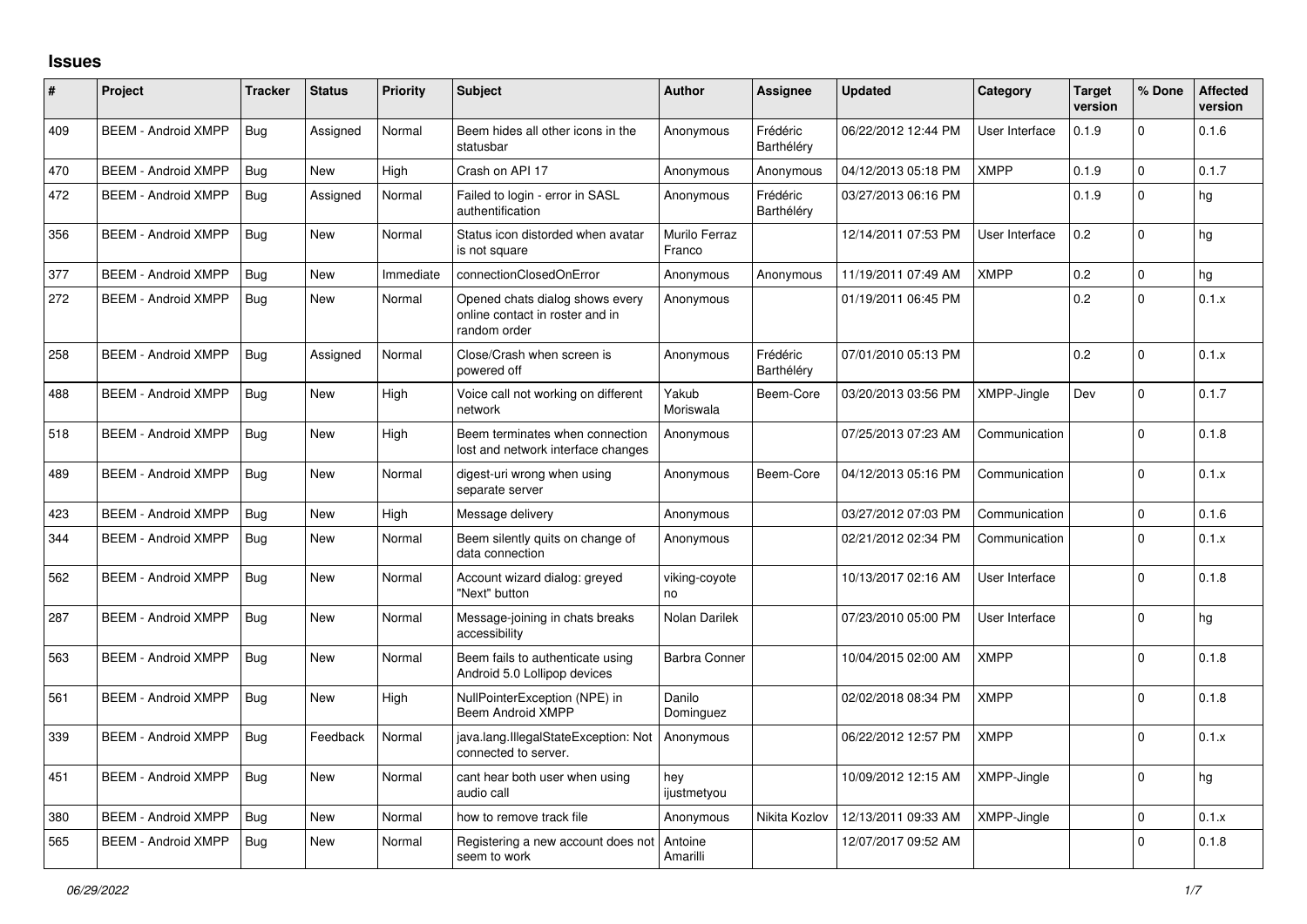| #   | Project                    | <b>Tracker</b> | <b>Status</b> | <b>Priority</b> | Subject                                                                                                                                | <b>Author</b>          | Assignee               | <b>Updated</b>      | Category | <b>Target</b><br>version | % Done      | <b>Affected</b><br>version |
|-----|----------------------------|----------------|---------------|-----------------|----------------------------------------------------------------------------------------------------------------------------------------|------------------------|------------------------|---------------------|----------|--------------------------|-------------|----------------------------|
| 527 | <b>BEEM - Android XMPP</b> | Bug            | <b>New</b>    | Normal          | Cleanup Server list                                                                                                                    | Anonymous              |                        | 10/13/2017 02:17 AM |          |                          | $\Omega$    | 0.1.8                      |
| 525 | <b>BEEM - Android XMPP</b> | Bug            | New           | High            | <b>Keeps Disconecting</b>                                                                                                              | Anonymous              |                        | 01/21/2014 02:25 PM |          |                          | $\mathbf 0$ | 0.1.8                      |
| 520 | <b>BEEM - Android XMPP</b> | <b>Bug</b>     | New           | Normal          | Auto-away triggers LED notification                                                                                                    | Anonymous              |                        | 07/29/2013 11:02 AM |          |                          | $\mathbf 0$ | 0.1.8                      |
| 491 | <b>BEEM - Android XMPP</b> | Bug            | New           | Normal          | Connection failed. No response<br>from server                                                                                          | Anonymous              |                        | 04/25/2013 05:19 PM |          |                          | $\Omega$    | 0.1.8                      |
| 487 | <b>BEEM - Android XMPP</b> | Bug            | New           | High            | "beem" automatically terminated                                                                                                        | Chris Weiland          |                        | 03/15/2013 06:23 PM |          |                          | $\Omega$    | 0.1.8                      |
| 461 | <b>BEEM - Android XMPP</b> | Bug            | <b>New</b>    | Normal          | Presence not change                                                                                                                    | Anonymous              |                        | 11/12/2012 06:55 PM |          |                          | $\mathbf 0$ | hg                         |
| 459 | <b>BEEM - Android XMPP</b> | Bug            | New           | Urgent          | Presence are not change                                                                                                                | Chathura<br>Wijesinghe |                        | 11/07/2012 09:38 AM |          |                          | $\Omega$    | 0.1.7                      |
| 458 | <b>BEEM - Android XMPP</b> | Bug            | New           | Urgent          | what account to use to initiate call?                                                                                                  | Anonymous              |                        | 11/07/2012 01:14 AM |          |                          | $\mathbf 0$ | 0.1.6                      |
| 457 | <b>BEEM - Android XMPP</b> | <b>Bug</b>     | New           | Normal          | Activity<br>com.beem.project.beem.ui.LoginAni<br>m has leaked ServiceConnection                                                        | Anonymous              | Frédéric<br>Barthéléry | 09/22/2016 09:35 PM |          |                          | $\Omega$    | hg                         |
| 455 | <b>BEEM - Android XMPP</b> | <b>Bug</b>     | <b>New</b>    | Normal          | Could not new<br>COnnectionConfiguration if<br>mService is NUMBERIC IP, in<br>BeemSerice.initConnectionConfig()<br>base on Android X86 | Anonymous              |                        | 10/30/2012 04:44 AM |          |                          | $\Omega$    | 0.1.7                      |
| 453 | <b>BEEM - Android XMPP</b> | Bug            | <b>New</b>    | Urgent          | Beem does not show account login<br>with resource id?                                                                                  | Anonymous              |                        | 09/29/2012 05:24 AM |          |                          | $\Omega$    | hg                         |
| 446 | <b>BEEM - Android XMPP</b> | <b>Bug</b>     | New           | High            | Terminates or hungs up<br>immediately after lost connectivity                                                                          | Anonymous              |                        | 01/20/2013 11:02 AM |          |                          | $\Omega$    | 0.1.7                      |
| 444 | <b>BEEM - Android XMPP</b> | Bug            | New           | Urgent          | Disconnets+terminates after a few<br>minues of idling                                                                                  | Anonymous              |                        | 07/22/2012 11:15 AM |          |                          | $\Omega$    | 0.1.7                      |
| 429 | <b>BEEM - Android XMPP</b> | Bug            | Feedback      | Normal          | Crash when empty contactlist                                                                                                           | Anonymous              |                        | 06/22/2012 12:37 PM |          |                          | $\mathbf 0$ | 0.1.6                      |
| 428 | <b>BEEM - Android XMPP</b> | Bug            | <b>New</b>    | Normal          | [OTR] switching to Start OTR not<br>always working                                                                                     | Anonymous              |                        | 04/16/2012 06:41 PM |          |                          | $\Omega$    | 0.1.6                      |
| 421 | <b>BEEM - Android XMPP</b> | Bug            | New           | Normal          | Chats show HTML tags                                                                                                                   | Anonymous              |                        | 03/19/2012 05:10 PM |          |                          | $\mathbf 0$ | 0.1.7                      |
| 420 | <b>BEEM - Android XMPP</b> | Bug            | New           | Normal          | Led always flashing                                                                                                                    | Anonymous              |                        | 03/14/2012 11:58 PM |          |                          | $\mathbf 0$ | 0.1.7                      |
| 412 | <b>BEEM - Android XMPP</b> | Bug            | New           | Normal          | beem 1.7-rc2 exits after some time<br>when the phone is not being used                                                                 | Anonymous              |                        | 02/04/2012 10:54 AM |          |                          | $\Omega$    | hg                         |
| 399 | <b>BEEM - Android XMPP</b> | Bug            | <b>New</b>    | Normal          | User subscription can stay<br>unanswered but doesn't show<br>anywhere                                                                  | Anonymous              |                        | 01/26/2012 12:31 PM |          |                          | $\Omega$    | 0.1.6                      |
| 397 | <b>BEEM - Android XMPP</b> | Bug            | New           | Normal          | Outgoing messages are not<br>necessarily sent but no indication is<br>given                                                            | Anonymous              |                        | 02/21/2012 02:34 PM |          |                          | $\Omega$    | hg                         |
| 390 | <b>BEEM - Android XMPP</b> | Bug            | New           | Normal          | Force close upon receiving<br>message                                                                                                  | Anonymous              |                        | 01/22/2012 10:41 PM |          |                          | $\Omega$    | hg                         |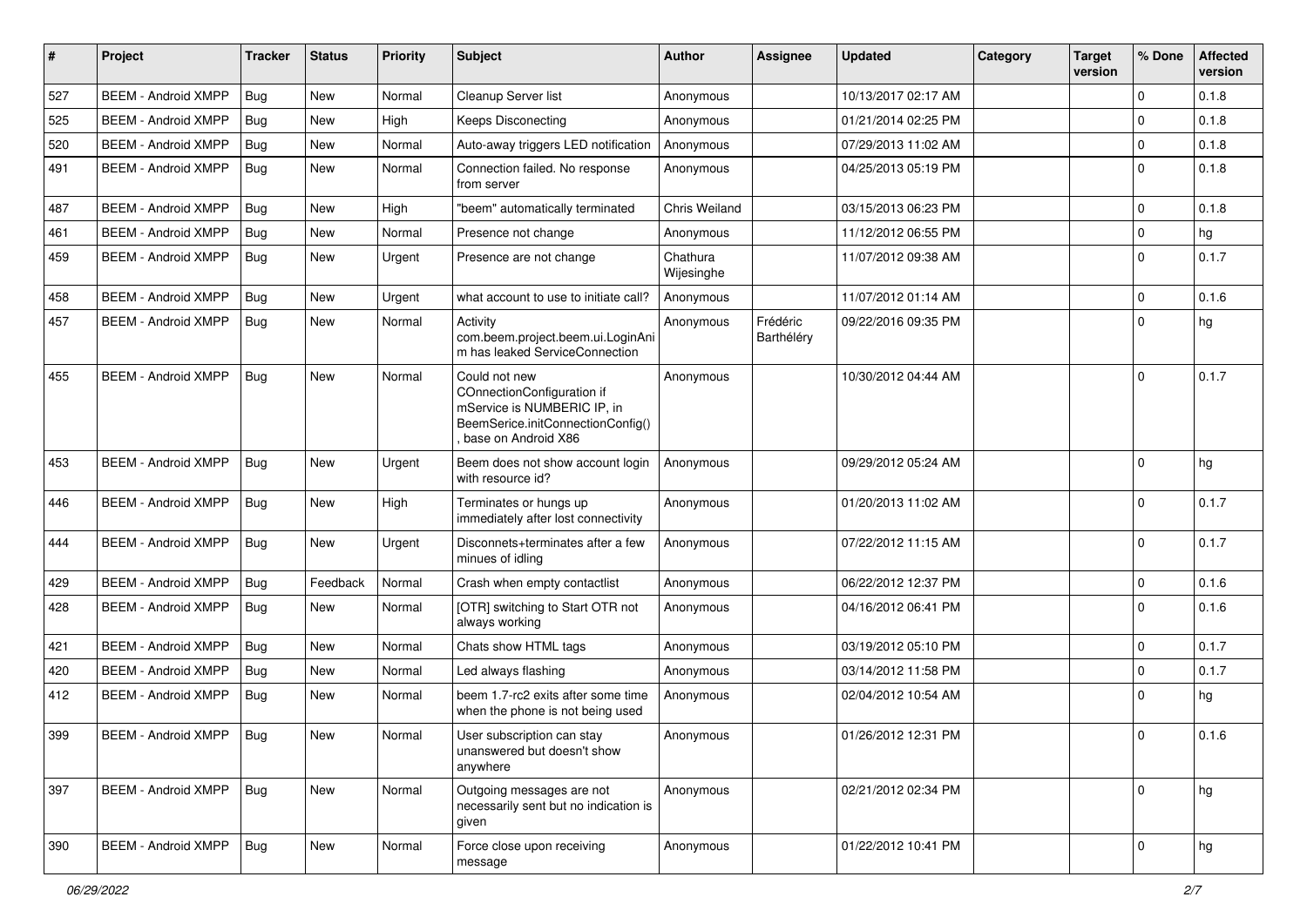| #   | Project                    | <b>Tracker</b> | <b>Status</b> | <b>Priority</b> | Subject                                                                         | <b>Author</b>          | Assignee                      | <b>Updated</b>      | Category       | <b>Target</b><br>version | % Done      | <b>Affected</b><br>version |
|-----|----------------------------|----------------|---------------|-----------------|---------------------------------------------------------------------------------|------------------------|-------------------------------|---------------------|----------------|--------------------------|-------------|----------------------------|
| 389 | <b>BEEM - Android XMPP</b> | Bug            | New           | Normal          | Chat window not updating                                                        | Anonymous              |                               | 02/21/2012 02:34 PM |                |                          | $\mathbf 0$ | 0.1.6                      |
| 375 | <b>BEEM - Android XMPP</b> | <b>Bug</b>     | New           | Normal          | stack error upon logging                                                        | Anonymous              |                               | 09/28/2011 05:37 PM |                |                          | $\mathbf 0$ | 0.1.6                      |
| 367 | <b>BEEM - Android XMPP</b> | <b>Bug</b>     | New           | Normal          | Activity<br>com.beem.project.beem.ui.LoginAni<br>m has leaked ServiceConnection | Anonymous              |                               | 07/17/2011 01:10 AM |                |                          | $\Omega$    | hg                         |
| 363 | <b>BEEM - Android XMPP</b> | Bug            | <b>New</b>    | Normal          | all contact delete error                                                        | Anonymous              |                               | 02/21/2012 02:34 PM |                |                          | $\mathbf 0$ | 0.1.x                      |
| 357 | <b>BEEM - Android XMPP</b> | <b>Bug</b>     | New           | Normal          | Opened Chats displays Duplicate<br>entries                                      | Anonymous              |                               | 05/23/2011 01:04 PM |                |                          | $\Omega$    | 0.1.5                      |
| 354 | <b>BEEM - Android XMPP</b> | <b>Bug</b>     | <b>New</b>    | Normal          | History disappears - disconnects,<br>exits, or closes conversation<br>window    | Anonymous              |                               | 04/24/2011 03:02 PM |                |                          | $\Omega$    | hg                         |
| 318 | <b>BEEM - Android XMPP</b> | Bug            | New           | Normal          | Crash on update of many contact                                                 | Anonymous              |                               | 11/24/2010 01:06 PM |                |                          | $\mathbf 0$ | 0.1.x                      |
| 270 | <b>BEEM - Android XMPP</b> | <b>Bug</b>     | Assigned      | Normal          | Beem does not reconnect<br>automatically                                        | Jerome M.              | Frédéric<br>Barthéléry        | 06/14/2010 10:26 PM |                |                          | $\Omega$    | 0.1.x                      |
| 411 | <b>BEEM - Android XMPP</b> | Feature        | New           | Normal          | [OTR] Autostart encrypted chats if<br>possible / show system messages           | Anonymous              | Nikita Kozlov                 | 02/24/2013 09:13 PM | Communication  | 0.1.9                    | $\Omega$    |                            |
| 416 | <b>BEEM - Android XMPP</b> | Feature        | <b>New</b>    | Normal          | [OTR] Provide a method of<br>importing or exporting OTR private<br>keys.        | Anonymous              | Nikita Kozlov                 | 02/24/2013 09:13 PM |                | 0.1.9                    | $\mathbf 0$ |                            |
| 264 | <b>BEEM - Android XMPP</b> | Feature        | <b>New</b>    | Normal          | Support for multiple accounts                                                   | Anonymous              | Vincent<br>Véronis            | 04/21/2011 09:28 PM | Conception     | 0.2                      | 20          |                            |
| 218 | <b>BEEM - Android XMPP</b> | Feature        | Assigned      | Normal          | Gestion des contacts utilisant<br>plusieurs ressources                          | Frédéric<br>Barthéléry | Nikita Kozlov                 | 04/12/2010 10:47 PM | Conception     | 0.2                      | $\Omega$    |                            |
| 241 | <b>BEEM - Android XMPP</b> | Feature        | Assigned      | Normal          | Display buddy details                                                           | Nikita Kozlov          | Nikita Kozlov                 | 01/16/2011 07:40 PM | User Interface | 0.2                      | $\mathbf 0$ |                            |
| 225 | <b>BEEM - Android XMPP</b> | Feature        | <b>New</b>    | Normal          | Catcher les Intents de tchat                                                    | Nikita Kozlov          |                               | 12/23/2009 02:13 AM | User Interface | 0.2                      | $\mathbf 0$ |                            |
| 325 | <b>BEEM - Android XMPP</b> | Feature        | <b>New</b>    | Normal          | Add opportunity to change aktion of<br>statusbar icon                           | Anonymous              |                               | 12/20/2010 11:08 AM | <b>XMPP</b>    | 0.2                      | $\Omega$    |                            |
| 259 | <b>BEEM - Android XMPP</b> | Feature        | Assigned      | Normal          | Improve support for reconnections                                               | Frédéric<br>Barthéléry | Frédéric<br>Barthéléry        | 07/30/2012 03:28 PM | <b>XMPP</b>    | 0.2                      | $\mathbf 0$ |                            |
| 183 | <b>BEEM - Android XMPP</b> | Feature        | Assigned      | Low             | Realiser le blocage des contacts                                                | Frédéric<br>Barthéléry | Jean-Manuel<br>Da Silva       | 05/07/2011 12:27 AM | <b>XMPP</b>    | 0.2                      | 20          |                            |
| 82  | <b>BEEM - Android XMPP</b> | Feature        | Assigned      | Normal          | <b>Chat State</b>                                                               | Nikita Kozlov          | Frédéric<br><b>Barthelery</b> | 03/13/2010 08:25 PM | <b>XMPP</b>    | 0.2                      | 30          |                            |
| 60  | <b>BEEM - Android XMPP</b> | Feature        | Feedback      | Low             | Interraction avec la liste de contact<br>du telephone                           | Frédéric<br>Barthéléry |                               | 06/29/2010 08:35 PM | <b>XMPP</b>    | 0.2                      | 10          |                            |
| 410 | <b>BEEM - Android XMPP</b> | Feature        | New           | Normal          | Add opportunity to change action of<br>statusbar icon                           | Anonymous              |                               | 02/02/2012 05:51 PM |                | 0.2                      | $\mathbf 0$ |                            |
| 326 | <b>BEEM - Android XMPP</b> | Feature        | New           | Normal          | Remember last selected group                                                    | Anonymous              |                               | 12/20/2010 11:12 AM |                | 0.2                      | $\mathbf 0$ |                            |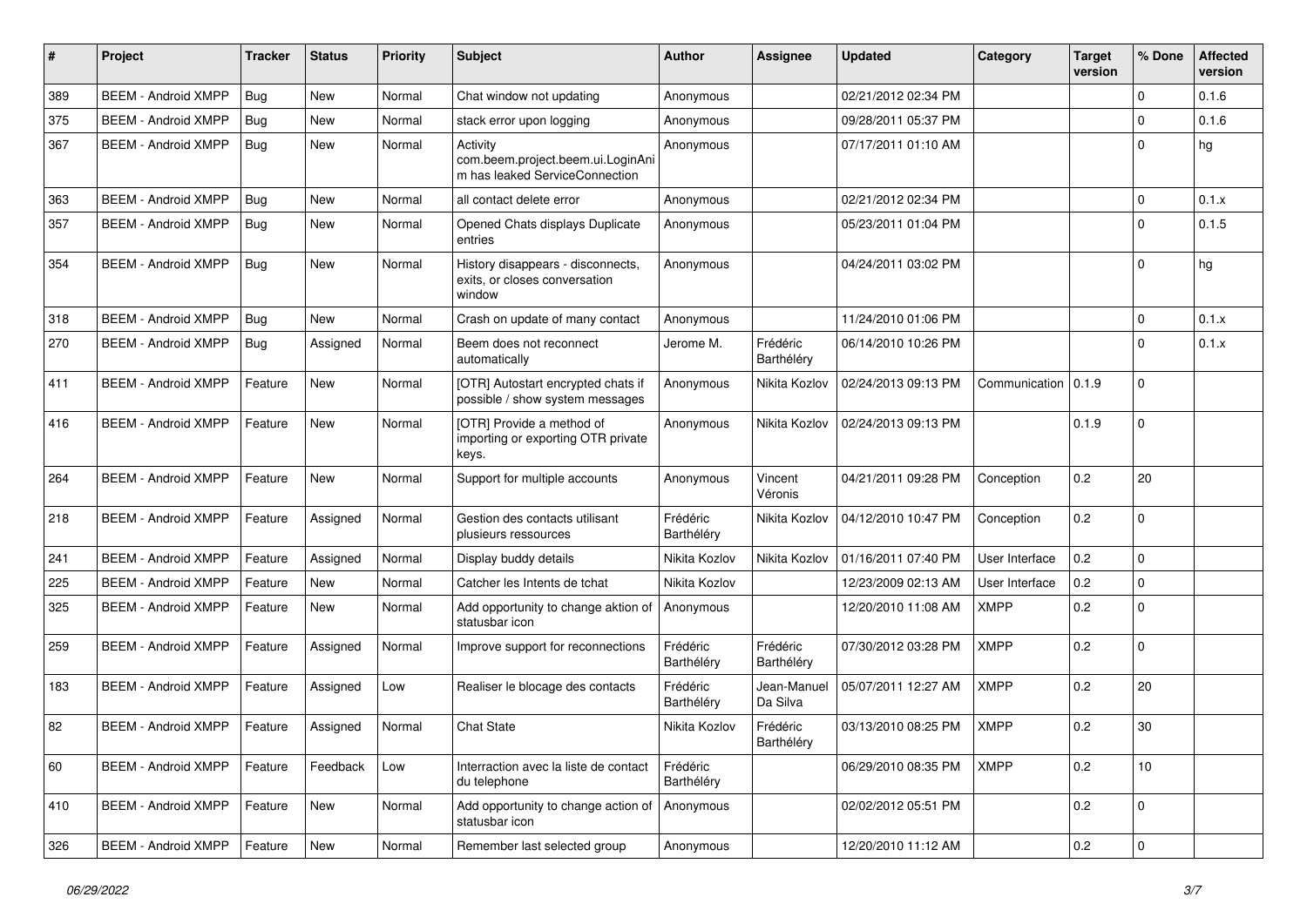| $\pmb{\#}$ | Project                    | <b>Tracker</b> | <b>Status</b> | <b>Priority</b> | <b>Subject</b>                                                                               | <b>Author</b>           | <b>Assignee</b>        | <b>Updated</b>      | Category       | <b>Target</b><br>version | % Done      | <b>Affected</b><br>version |
|------------|----------------------------|----------------|---------------|-----------------|----------------------------------------------------------------------------------------------|-------------------------|------------------------|---------------------|----------------|--------------------------|-------------|----------------------------|
| 317        | <b>BEEM - Android XMPP</b> | Feature        | <b>New</b>    | Normal          | Add opportunity to put all XMPP<br>transports in one group<br>automatically                  | Anonymous               |                        | 06/22/2012 12:55 PM |                | 0.2                      | $\Omega$    |                            |
| 314        | <b>BEEM - Android XMPP</b> | Feature        | <b>New</b>    | Normal          | Introduce "self-contact" group as<br>done in Bombus XMPP client                              | Anonymous               |                        | 12/26/2010 05:42 PM |                | 0.2                      | $\Omega$    |                            |
| 308        | <b>BEEM - Android XMPP</b> | Feature        | <b>New</b>    | Normal          | Sideswipe to other chats                                                                     | Anonymous               |                        | 12/26/2010 07:43 PM |                | 0.2                      | $\Omega$    |                            |
| 266        | <b>BEEM - Android XMPP</b> | Feature        | Assigned      | Normal          | Repeat notifications                                                                         | Anonymous               | Vincent<br>Véronis     | 02/09/2011 12:55 AM |                | 0.2                      | $\Omega$    |                            |
| 473        | <b>BEEM - Android XMPP</b> | Feature        | Assigned      | Normal          | Czech translation                                                                            | Anonymous               | Frédéric<br>Barthéléry | 01/09/2013 05:00 PM | User Interface | Dev                      | 90          |                            |
| 431        | <b>BEEM - Android XMPP</b> | Feature        | Assigned      | Normal          | Support XEP-0301: In-Band Real<br>Time Text (transmit typing instantly<br>while you compose) | Mark Reihon             | Mark Reihon            | 08/06/2012 10:55 AM | Communication  |                          | $\Omega$    |                            |
| 343        | <b>BEEM - Android XMPP</b> | Feature        | <b>New</b>    | Low             | Multiple Jabber Account                                                                      | Anonymous               |                        | 02/07/2011 02:18 PM | Conception     |                          | $\Omega$    |                            |
| 250        | <b>BEEM - Android XMPP</b> | Feature        | Assigned      | Normal          | Better integration to Android                                                                | Anonymous               |                        | 04/07/2010 02:16 AM | Conception     |                          | $\Omega$    |                            |
| 216        | <b>BEEM - Android XMPP</b> | Feature        | <b>New</b>    | Normal          | Multi User Chat [XEP-0045]                                                                   | Vincent<br>Véronis      |                        | 12/11/2012 06:21 PM | Conception     |                          | $\Omega$    |                            |
| 490        | <b>BEEM - Android XMPP</b> | Feature        | <b>New</b>    | Normal          | Auto-Away after timeout                                                                      | Anonymous               |                        | 04/06/2013 06:25 AM | User Interface |                          | $\Omega$    |                            |
| 463        | <b>BEEM - Android XMPP</b> | Feature        | <b>New</b>    | Normal          | Higher resolution toolbar and<br>application icons                                           | Daniel<br>Aleksandersen |                        | 11/16/2012 05:48 PM | User Interface |                          | $\Omega$    |                            |
| 447        | <b>BEEM - Android XMPP</b> | Feature        | <b>New</b>    | High            | Password saving should not be<br>necessary                                                   | Anonymous               |                        | 08/05/2012 12:34 PM | User Interface |                          | $\Omega$    |                            |
| 330        | <b>BEEM - Android XMPP</b> | Feature        | <b>New</b>    | Normal          | Make Text selectable                                                                         | Anonymous               |                        | 12/26/2010 09:53 PM | User Interface |                          | $\Omega$    |                            |
| 292        | <b>BEEM - Android XMPP</b> | Feature        | New           | Normal          | chat window font size                                                                        | Nikita Kozlov           |                        | 05/06/2012 11:03 AM | User Interface |                          | $\mathbf 0$ |                            |
| 465        | <b>BEEM - Android XMPP</b> | Feature        | <b>New</b>    | Normal          | XEP-0297: Stanza Forwarding                                                                  | Frédéric<br>Barthéléry  |                        | 11/18/2012 03:10 PM | XMPP           |                          | $\Omega$    |                            |
| 464        | <b>BEEM - Android XMPP</b> | Feature        | <b>New</b>    | Normal          | XEP-0158: CAPTCHA Forms                                                                      | Frédéric<br>Barthéléry  |                        | 11/18/2012 03:02 PM | <b>XMPP</b>    |                          | $\Omega$    |                            |
| 462        | <b>BEEM - Android XMPP</b> | Feature        | <b>New</b>    | Normal          | Support XEP-0280 "Message<br>Carbons"                                                        | Daniel<br>Aleksandersen |                        | 12/03/2013 02:42 PM | <b>XMPP</b>    |                          | $\Omega$    |                            |
| 460        | <b>BEEM - Android XMPP</b> | Feature        | <b>New</b>    | Normal          | XMPP feature "XEP-0079" to<br>handle lost messages                                           | kolA flash              |                        | 11/07/2012 03:15 PM | <b>XMPP</b>    |                          | $\Omega$    |                            |
| 448        | <b>BEEM - Android XMPP</b> | Feature        | <b>New</b>    | Normal          | XEP 0027: XMPP-PGP Support                                                                   | Anonymous               |                        | 08/07/2012 08:53 PM | <b>XMPP</b>    |                          | $\Omega$    |                            |
| 417        | <b>BEEM - Android XMPP</b> | Feature        | <b>New</b>    | Normal          | Support OAUTH and OAUTH2<br>authentication                                                   | Anonymous               |                        | 10/09/2012 12:10 AM | <b>XMPP</b>    |                          | $\Omega$    |                            |
| 331        | <b>BEEM - Android XMPP</b> | Feature        | <b>New</b>    | Low             | Green and Red (start o finish a call)<br>key map.                                            | Anonymous               |                        | 12/31/2010 07:14 PM | XMPP-Jingle    |                          | $\Omega$    |                            |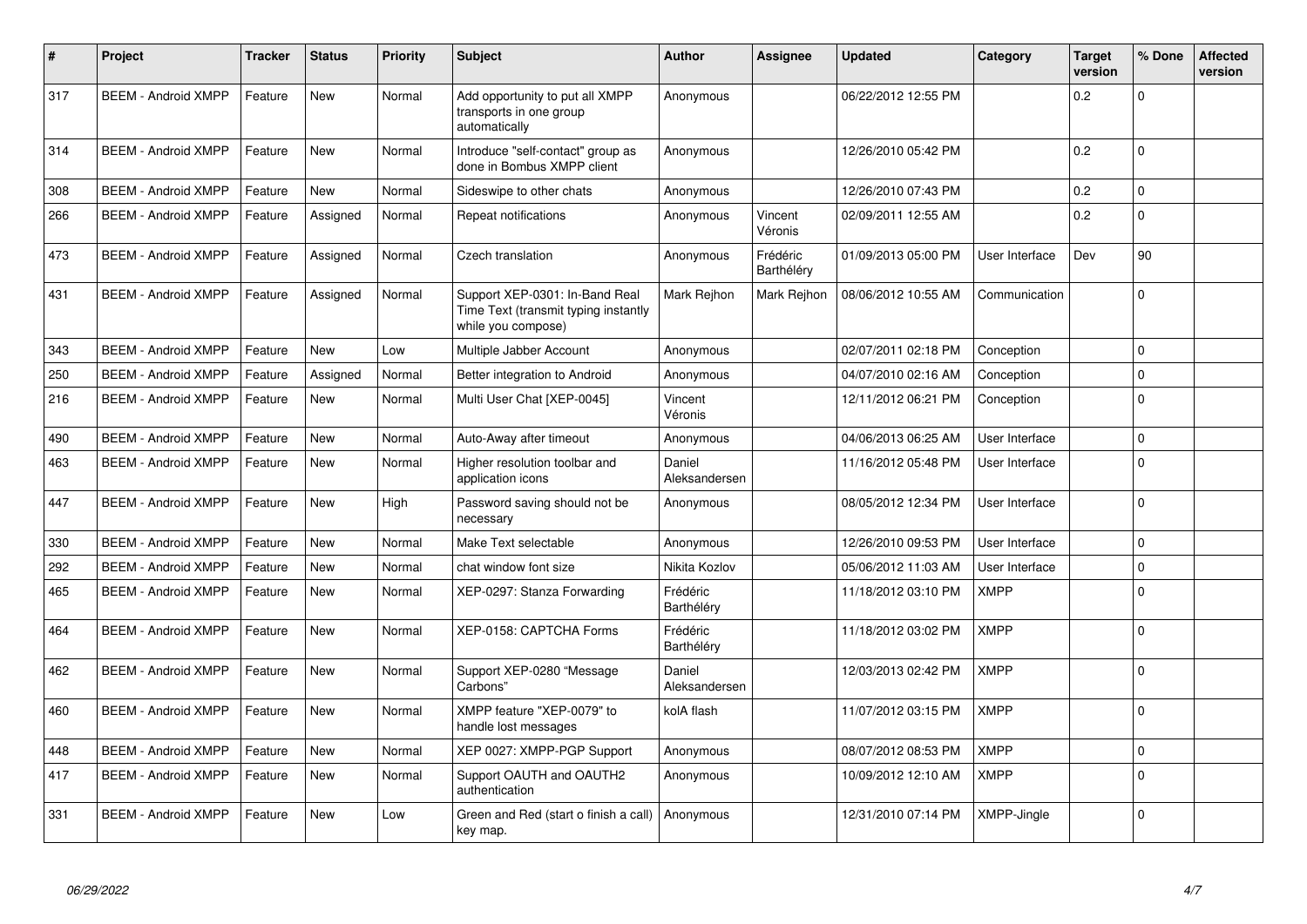| #   | Project                    | <b>Tracker</b> | <b>Status</b> | <b>Priority</b> | <b>Subject</b>                                                                                    | <b>Author</b>                | Assignee               | <b>Updated</b>      | Category    | <b>Target</b><br>version | % Done      | <b>Affected</b><br>version |
|-----|----------------------------|----------------|---------------|-----------------|---------------------------------------------------------------------------------------------------|------------------------------|------------------------|---------------------|-------------|--------------------------|-------------|----------------------------|
| 283 | <b>BEEM - Android XMPP</b> | Feature        | New           | Normal          | Voice Support                                                                                     | Guillermo Lo<br>Coco         |                        | 12/27/2010 08:26 PM | XMPP-Jingle |                          | $\Omega$    |                            |
| 29  | <b>BEEM - Android XMPP</b> | Feature        | Assigned      | Normal          | Creation d'une session jingle et<br>echange de donnees                                            | Frédéric<br>Barthéléry       | Nikita Kozlov          | 02/21/2012 02:34 PM | XMPP-Jingle |                          | 30          |                            |
| 524 | <b>BEEM - Android XMPP</b> | Feature        | <b>New</b>    | Normal          | Conference                                                                                        | Anonymous                    |                        | 12/24/2013 09:37 AM |             |                          | $\Omega$    |                            |
| 494 | <b>BEEM - Android XMPP</b> | Feature        | New           | Normal          | Lancement d'un daemon au<br>démarrage du système                                                  | Aurélien<br>werner           |                        | 02/02/2018 08:35 PM |             |                          | $\Omega$    |                            |
| 486 | <b>BEEM - Android XMPP</b> | Feature        | <b>New</b>    | Normal          | The New Version isso far very<br>$nice$ :-)                                                       | Chris Weiland                | Frédéric<br>Barthéléry | 03/15/2013 03:45 PM |             |                          | $\Omega$    |                            |
| 467 | <b>BEEM - Android XMPP</b> | Feature        | <b>New</b>    | Urgent          | Is Audio call(Voice call) feature<br>available for Android?                                       | Anonymous                    |                        | 11/23/2012 07:35 AM |             |                          | $\Omega$    |                            |
| 466 | <b>BEEM - Android XMPP</b> | Feature        | New           | High            | gpg                                                                                               | Anonymous                    |                        | 11/22/2012 02:28 PM |             |                          | $\Omega$    |                            |
| 445 | <b>BEEM - Android XMPP</b> | Feature        | New           | Normal          | Add option to hide ongoing<br>notification                                                        | Anonymous                    |                        | 07/24/2012 06:44 PM |             |                          | $\Omega$    |                            |
| 443 | <b>BEEM - Android XMPP</b> | Feature        | <b>New</b>    | Normal          | Indicate if a contact is logged-in<br>from more than 1 resource                                   | Anonymous                    |                        | 07/10/2012 02:02 PM |             |                          | $\Omega$    |                            |
| 442 | <b>BEEM - Android XMPP</b> | Feature        | <b>New</b>    | Normal          | Notification settings: add option for<br>making notification LED/light blink<br>on new message(s) | Anonymous                    |                        | 07/09/2012 04:17 PM |             |                          | $\Omega$    |                            |
| 440 | <b>BEEM - Android XMPP</b> | Feature        | <b>New</b>    | Normal          | Make use of notification light                                                                    | Anonymous                    |                        | 07/09/2012 02:33 PM |             |                          | $\Omega$    |                            |
| 435 | <b>BEEM - Android XMPP</b> | Feature        | New           | Normal          | optimized chat-interface in<br>landscape-mode                                                     | Anonymous                    |                        | 05/16/2012 08:00 PM |             |                          | $\Omega$    |                            |
| 427 | <b>BEEM - Android XMPP</b> | Feature        | <b>New</b>    | High            | [OTR] auto-start and require<br>options                                                           | Anonymous                    |                        | 04/12/2013 05:17 PM |             |                          | $\Omega$    |                            |
| 422 | <b>BEEM - Android XMPP</b> | Feature        | <b>New</b>    | High            | <b>XMPP Jingle Support</b>                                                                        | Anonymous                    |                        | 03/26/2012 06:36 PM |             |                          | $\Omega$    |                            |
| 419 | <b>BEEM - Android XMPP</b> | Feature        | <b>New</b>    | Low             | [OTR] Provide more verbose OTR<br>support                                                         | Anonymous                    |                        | 03/05/2012 12:16 AM |             |                          | $\Omega$    |                            |
| 404 | <b>BEEM - Android XMPP</b> | Feature        | <b>New</b>    | Low             | Show special icons for users at<br>xmpp transports (like gajim)                                   | Loop Back                    |                        | 01/27/2012 11:22 AM |             |                          | $\Omega$    |                            |
| 402 | <b>BEEM - Android XMPP</b> | Feature        | <b>New</b>    | Low             | <b>Use Android Contacts</b>                                                                       | Anonymous                    |                        | 02/04/2012 04:53 PM |             |                          | $\Omega$    |                            |
| 401 | <b>BEEM - Android XMPP</b> | Feature        | <b>New</b>    | Low             | Ice Cream Sandwich Interface<br>following Design Guidelines                                       | Anonymous                    |                        | 01/27/2012 11:11 AM |             |                          | $\Omega$    |                            |
| 400 | <b>BEEM - Android XMPP</b> | Feature        | <b>New</b>    | Normal          | Implement XEP-0198 Stream<br>Managment                                                            | argafål (Daniel<br>Michalik) |                        | 04/12/2013 05:15 PM |             |                          | $\mathbf 0$ |                            |
| 398 | <b>BEEM - Android XMPP</b> | Feature        | New           | Normal          | XEP-0184 Message Receipt                                                                          | Anonymous                    |                        | 02/23/2012 11:12 AM |             |                          | $\mathbf 0$ |                            |
| 396 | <b>BEEM - Android XMPP</b> | Feature        | <b>New</b>    | Normal          | Notification icon                                                                                 | Anonymous                    |                        | 01/25/2012 02:51 PM |             |                          | $\mathbf 0$ |                            |
| 391 | <b>BEEM - Android XMPP</b> | Feature        | New           | Normal          | Notification should bring me to the<br>last screen                                                | Anonymous                    |                        | 01/22/2012 11:18 PM |             |                          | $\mathbf 0$ |                            |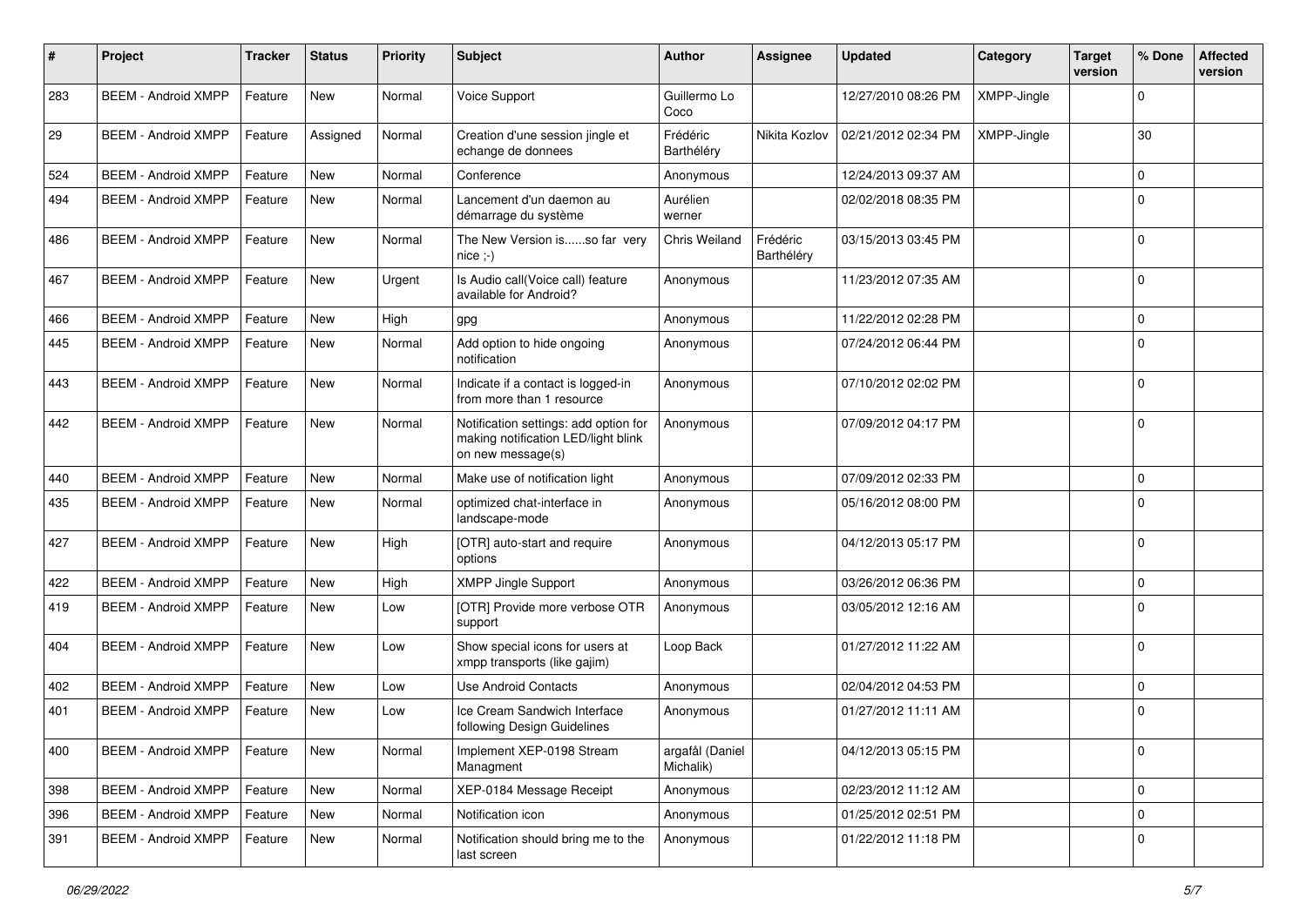| $\#$ | Project                    | <b>Tracker</b> | <b>Status</b> | <b>Priority</b> | Subject                                                   | <b>Author</b>          | <b>Assignee</b> | <b>Updated</b>      | Category       | <b>Target</b><br>version | % Done      | <b>Affected</b><br>version |
|------|----------------------------|----------------|---------------|-----------------|-----------------------------------------------------------|------------------------|-----------------|---------------------|----------------|--------------------------|-------------|----------------------------|
| 370  | <b>BEEM - Android XMPP</b> | Feature        | <b>New</b>    | Normal          | file transfer/sharing feature                             | Anonymous              |                 | 08/11/2011 04:54 PM |                |                          | $\Omega$    |                            |
| 359  | <b>BEEM - Android XMPP</b> | Feature        | New           | Normal          | Alternative group view                                    | Anonymous              |                 | 06/12/2011 02:47 PM |                |                          | $\Omega$    |                            |
| 358  | <b>BEEM - Android XMPP</b> | Feature        | New           | Normal          | <b>Managing Transports</b>                                | Anonymous              |                 | 06/07/2011 11:06 AM |                |                          | $\Omega$    |                            |
| 355  | <b>BEEM - Android XMPP</b> | Feature        | <b>New</b>    | Normal          | Jingle                                                    | Anonymous              |                 | 02/21/2012 02:35 PM |                |                          | $\Omega$    |                            |
| 348  | <b>BEEM - Android XMPP</b> | Feature        | <b>New</b>    | Normal          | time-out feature                                          | Anonymous              |                 | 03/09/2011 11:02 AM |                |                          | $\Omega$    |                            |
| 335  | <b>BEEM - Android XMPP</b> | Feature        | <b>New</b>    | Normal          | Auto login on phone startup                               | Anonymous              |                 | 01/14/2011 01:22 AM |                |                          | $\Omega$    |                            |
| 333  | <b>BEEM - Android XMPP</b> | Feature        | <b>New</b>    | Low             | XEP-0184 Message Receipt                                  | Anonymous              |                 | 09/26/2011 09:38 PM |                |                          | $\mathbf 0$ |                            |
| 306  | <b>BEEM - Android XMPP</b> | Feature        | New           | Normal          | Notification while BEEM is focused                        | Anonymous              |                 | 10/17/2010 06:18 AM |                |                          | $\Omega$    |                            |
| 294  | <b>BEEM - Android XMPP</b> | Feature        | <b>New</b>    | Normal          | Chat windows change chat<br>windows methode               | Anonymous              |                 | 08/20/2010 02:47 PM |                |                          | $\Omega$    |                            |
| 278  | <b>BEEM - Android XMPP</b> | Feature        | Feedback      | Normal          | Status in ongoing                                         | Whatcha<br>Computer    |                 | 08/27/2010 07:33 PM |                |                          | $\Omega$    |                            |
| 265  | <b>BEEM - Android XMPP</b> | Feature        | <b>New</b>    | Low             | Start on phone boot                                       | Anonymous              |                 | 02/23/2012 11:08 AM |                |                          | $\mathbf 0$ |                            |
| 219  | <b>BEEM - Android XMPP</b> | Feature        | New           | Normal          | MetaContact [XEP-0209]                                    | Vincent<br>Véronis     |                 | 11/20/2009 12:54 AM |                |                          | $\Omega$    |                            |
| 433  | <b>BEEM - Android XMPP</b> | Support        | New           | Immediate       | call voip fails                                           | Anonymous              | Nikita Kozlov   | 07/10/2012 02:06 PM | XMPP-Jingle    | 0.2                      | $\Omega$    |                            |
| 432  | <b>BEEM - Android XMPP</b> | Support        | <b>New</b>    | Immediate       | call voip fails                                           | Anonymous              | Nikita Kozlov   | 04/26/2012 12:21 PM | XMPP-Jingle    | 0.2                      | $\Omega$    |                            |
| 492  | <b>BEEM - Android XMPP</b> | Support        | New           | Urgent          | I wont to Server path in your<br>applications Beem-0.1.8  | Anonymous              | Beem-Core       | 05/09/2013 09:15 AM | User Interface | Dev                      | $\Omega$    |                            |
| 475  | <b>BEEM - Android XMPP</b> | Support        | New           | Urgent          | Need<br>asmack-android-10-source-beem-ji<br>ngle.zip file | Anonymous              | Nikita Kozlov   | 01/12/2013 11:30 AM | XMPP-Jingle    | Dev                      | $\Omega$    |                            |
| 247  | <b>BEEM - Android XMPP</b> | Support        | <b>New</b>    | Low             | BeemApplication - interface<br>suggestion.                | John Pope              |                 | 02/21/2012 02:34 PM | Conception     |                          | $\Omega$    |                            |
| 493  | <b>BEEM - Android XMPP</b> | Support        | New           | Low             | fails to connect to openfire server                       | Anonymous              |                 | 06/17/2013 10:24 AM | <b>XMPP</b>    |                          | $\Omega$    |                            |
| 479  | <b>BEEM - Android XMPP</b> | Support        | Feedback      | Normal          | Two way authentication using SSL                          | Yakub<br>Moriswala     | Nikita Kozlov   | 01/28/2013 07:41 AM | <b>XMPP</b>    |                          | $\Omega$    |                            |
| 434  | <b>BEEM - Android XMPP</b> | Support        | New           | Immediate       | VideoChat using XMPP in Android                           | Anonymous              | Nikita Kozlov   | 04/26/2012 09:24 PM | XMPP-Jingle    |                          | $\Omega$    |                            |
| 418  | <b>BEEM - Android XMPP</b> | Support        | Feedback      | Normal          | VideoChat using XMPP in Android                           | <b>Android Buddy</b>   | Nikita Kozlov   | 03/05/2012 10:39 AM | XMPP-Jingle    |                          | $\mathbf 0$ |                            |
| 567  | <b>BEEM - Android XMPP</b> | Support        | New           | Normal          | How To Run Beem In Android<br>Studio                      | Flameater<br>Flameater |                 | 10/13/2017 02:15 AM |                |                          | $\mathbf 0$ |                            |
| 566  | <b>BEEM - Android XMPP</b> | Support        | New           | High            | Beam Multi User Chat                                      | Srilatha Avula         |                 | 10/13/2017 02:16 AM |                |                          | $\mathbf 0$ |                            |
| 495  | <b>BEEM - Android XMPP</b> | Support        | Feedback      | Normal          | Login failed. fails to connect to<br>openfire server      | Anonymous              |                 | 11/14/2014 08:50 AM |                |                          | $\Omega$    |                            |
| 482  | <b>BEEM - Android XMPP</b> | Support        | New           | Urgent          | Call Sub Menu Name Change                                 | hey<br>ijustmetyou     |                 | 02/20/2013 01:53 PM |                |                          | $\Omega$    |                            |